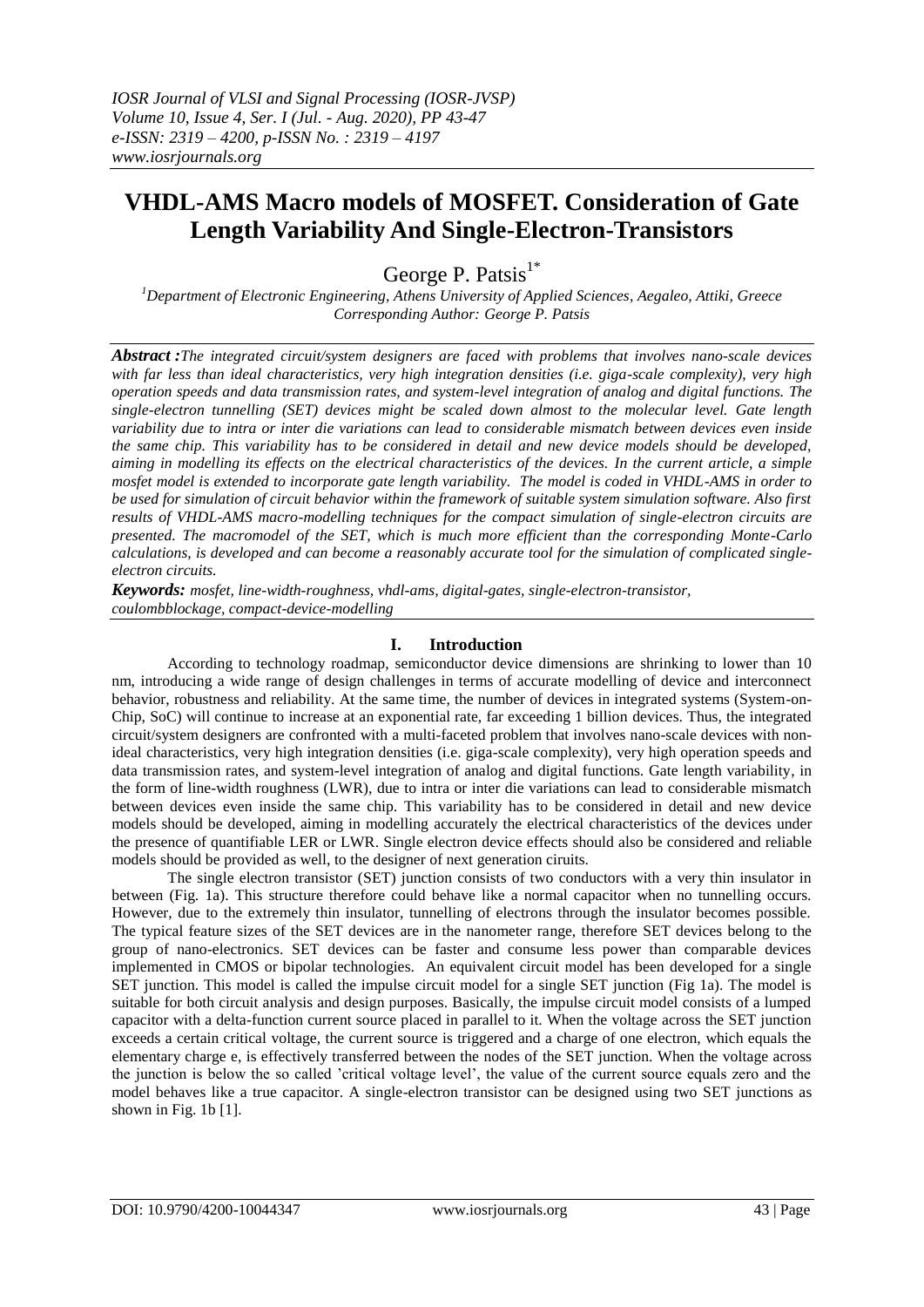

**Figure 1**. (a). Macro-modelling of an single-electron tunnelling junction. (b) The equivalent circuit of a singleelectron transistor and its SPICE macro-model.

In the current work a simple mosfet model is extended to incorporate gate length variability [2]. This is introduced by segmenting the device width into sub-units following a Gaussian gate length distribution, with controlled LWR. Figure 2 shows a qualitative example of a mosfet-gate layout with LWR. The mosfet macromodel is coded in VHDL-AMS in order to be used for simulation of circuit behavior within the framework of suitable system simulation software. Initially, a VHDL-AMS model of ideal nmos and pmos transistor are defined and then they are used to create the basic digital gate of the inverter. Gate length variability is introduced in the basic models of nmos and pmos so as to be possible to quantify its effects on digital gates functionality. Along this line of work, one can use more elaborate state-of-the-art models of the mos transistor more appropriate for the gate lengths currently used in semiconductor devices. The equations and second order phenomena should have to be updated, but the presented process of creating the transistor models is the same..



length variability. (d) An accurate representation of the nmos device shown in (a), with LWR consideration.

Finally, as a second example of the applicability of VHDL-AMS abilities, a macromodel of a SET is developed and its succesful simulation is presented.



**Figure 3.** Mosfet symbols used in this work (a) ideal nmos, (b) ideal pmos, (c) nmos with LWR, (d) pmos with LWR.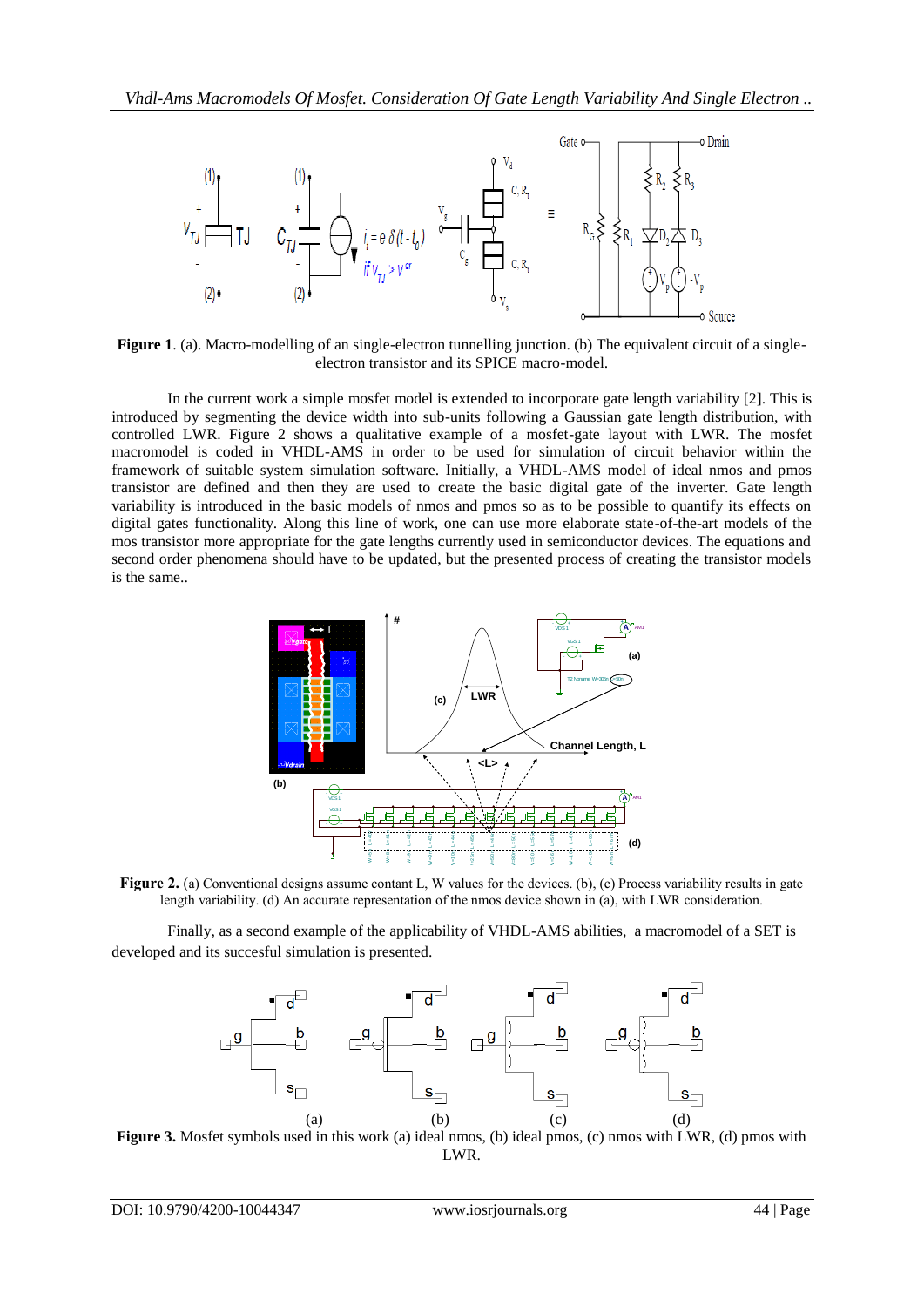### **Vhdl-Ams Implementation of Simple Pmos And Nmos**

Every VHDL-AMS implementation of a device model, consists of an entity and an architecture. The entity is a representation of the inputs and outputs of the device as well as of any generic physical parameters required for its simulation. All entities have a generic part and a port part. Figure 3a and Fig. 3b show the symbols of ideal nmos and pmos and (c) and (d) their corresponding symbols when LER is taken into account.

The name of the entity is different in each case to define each different device. The nmos and pmos with LER have one more generic parameter, the LER of their channel length. The way each model performs, is described in the corresponding architecture. In this work each architecture describes device behavior using simple semiconductor physics equations. The corresponding models can be made as advanced as are required, simply by increasing the complexity of the corresponding equations describing current - voltage relationships through incorporating second order or short channel effects. Table 1 shows and example of entity – architecture for the ideal nmos.

The architecture should reference only one entity. All required constants and temporary variables needed should be defined in the architecture's block space. Physical constants are defined before the "begin...end" part of the architecture body and used in the definition of functions and concurrent equations later in the architecture-body. Quantities represent the variables that describe the voltages and currents of the device and have to be defined using the keywords "across" and "through" (for voltage and current respectively) by referencing appropriately the port terminals of the entity. Functions could be defined as needed, in order to make code readability and manipulation easier.

| <b>LIBRARY</b> Ieee;                                                   | function phi0(VT,NA,ND,ni:real) return real is                  |
|------------------------------------------------------------------------|-----------------------------------------------------------------|
| use Ieee.electrical systems.ALL;                                       | return $VT*log(NA*ND/(ni*ni))$ ; end;<br>begin                  |
| use Ieee.math_real.ALL;                                                |                                                                 |
| ENTITY mosfet_simple_body IS                                           | function kds(Ks,eps0,q,NA:real) return real is                  |
| generic (                                                              | return sqrt $(2.0*Ks*eps0/(q*NA))$ ; end;<br>begin              |
| Vtn : real := $0.8$ ; -- threshold voltage in V                        |                                                                 |
| $\text{to } x : \text{real} := 1.0E-10; -\text{oxide thickness in } m$ | function clm(kds, Vds, Vgs, Vtn, L, Vdg, phi0:real) return real |
| $W$ : real := 20.0E-6; -- device with in m                             | is                                                              |
| L : real := $2.0E-6$ ; -- device length in m                           | begin<br>return $1.0 + kds*(Vds -$                              |
| $T: real := 300.0; -[K]$ , temperature                                 | $Vgs+Vtn)/(2*L*sqrt(Vdg+Vtn+phi0));$ end;                       |
| $NA$ : real := 1.0E22; -- [holes/m3], acceptor                         |                                                                 |
| concentration                                                          | function gamma(q,NA,Ks,eps0,Cox:real) return real is            |
| $ND : real := 1.0E25 - [electrons/m3]$ , electron                      | return sqrt $(2.0*q*NA*Ks*eps0)/Cox$ ; end;<br>begin            |
| concentration                                                          | function vtnbody(vtn0,vsb,phi0,gamma:real) return real is       |
|                                                                        |                                                                 |
| $\mathbf{)}$                                                           | begin<br>return                                                 |
| port (terminal g,s,d,b : electrical);                                  | $vtn0 + gamma * (sqrt(vsb+abs(2*phi0)) - sqrt(abs(2*phi0)));$   |
| END ENTITY mosfet_simple_body;                                         | end:                                                            |
|                                                                        |                                                                 |
| ARCHITECTURE arch_mosfet_simple_body OF                                | function                                                        |
| mosfet_simple_body IS                                                  | current(Ks,eps0,q,NA,ND,ni,VT,mun,Cox,Vgs,Vds,Vbs,Vtn           |
| constant eps0 : real := $8.855E-12$ ; -- [F/m],                        | ,W,L:real) return real is                                       |
| dielectric constant                                                    | variable kds_v: real := $kds(Ks,eps0,q,NA)$ ;                   |
| constant Kox : real := $3.9$ ; -- [F/m], relative                      | variable phi $0_v$ : real := phi $0(VT, NA, ND, ni)$ ;          |
| permittivity of SiO2                                                   | variable vtnbody_v: real := vtnbody(Vtn,-                       |
| constant Ks : real := 11.8; -- [F/m], relative                         | $Vbs,phi_0,gamma(q,NA,Ks,eps0,Cox);$                            |
| permittivity of Si                                                     | begin                                                           |
| constant mun : real := $0.06$ ;                                        | if (Vgs-vtnbody_v < 0.0) then return                            |
| $-$ [m^2/(V*s)], mobility of electrons near the                        | $mun*Cox*(W/L)*exp((Vgs-vtnbody_v)/VT);$                        |
| silicon surface                                                        | else                                                            |
| constant ni : real := $1.5E16$ ; -- [carriers/m3]                      | if (Vgs-vtnbody_v > Vds)then return                             |
| constant kB : real := $1.38E-23$ ; -- [JK-1],                          | mun*Cox*(W/L)*((Vgs-vtnbody_v)*Vds - $0.5$ *Vds*Vds);           |
| Boltzmann's constant                                                   | else return 0.5*mun*Cox*(W/L)*(Vgs-vtnbody_v)*(Vgs-             |
| constant $q$ : real := 1.602E-19; -- [C], electron                     | vtnbody_v)*clm(kds_v,Vds,Vgs,vtnbody_v,L,Vds-                   |
| charge                                                                 | $Vgs,phi_0_v$ ;                                                 |
| constant VT : real := $kB*T/q$ ; -- [V], thermal                       | end if:                                                         |
| voltage                                                                | end if:                                                         |
|                                                                        | end;                                                            |
| quantity Vds across ids through d to s;                                | <b>BEGIN</b>                                                    |
| quantity Vgs across g to s;                                            | $ids ==$                                                        |
| quantity Vbs across b to s;                                            | current(Ks,eps0,q,NA,ND,ni,VT,mun,(Kox*eps0/tox),Vgs,V          |
|                                                                        | ds, Vbs, Vtn, W, L);                                            |
|                                                                        | END ARCHITECTURE arch_mosfet_simple_body;                       |
|                                                                        |                                                                 |

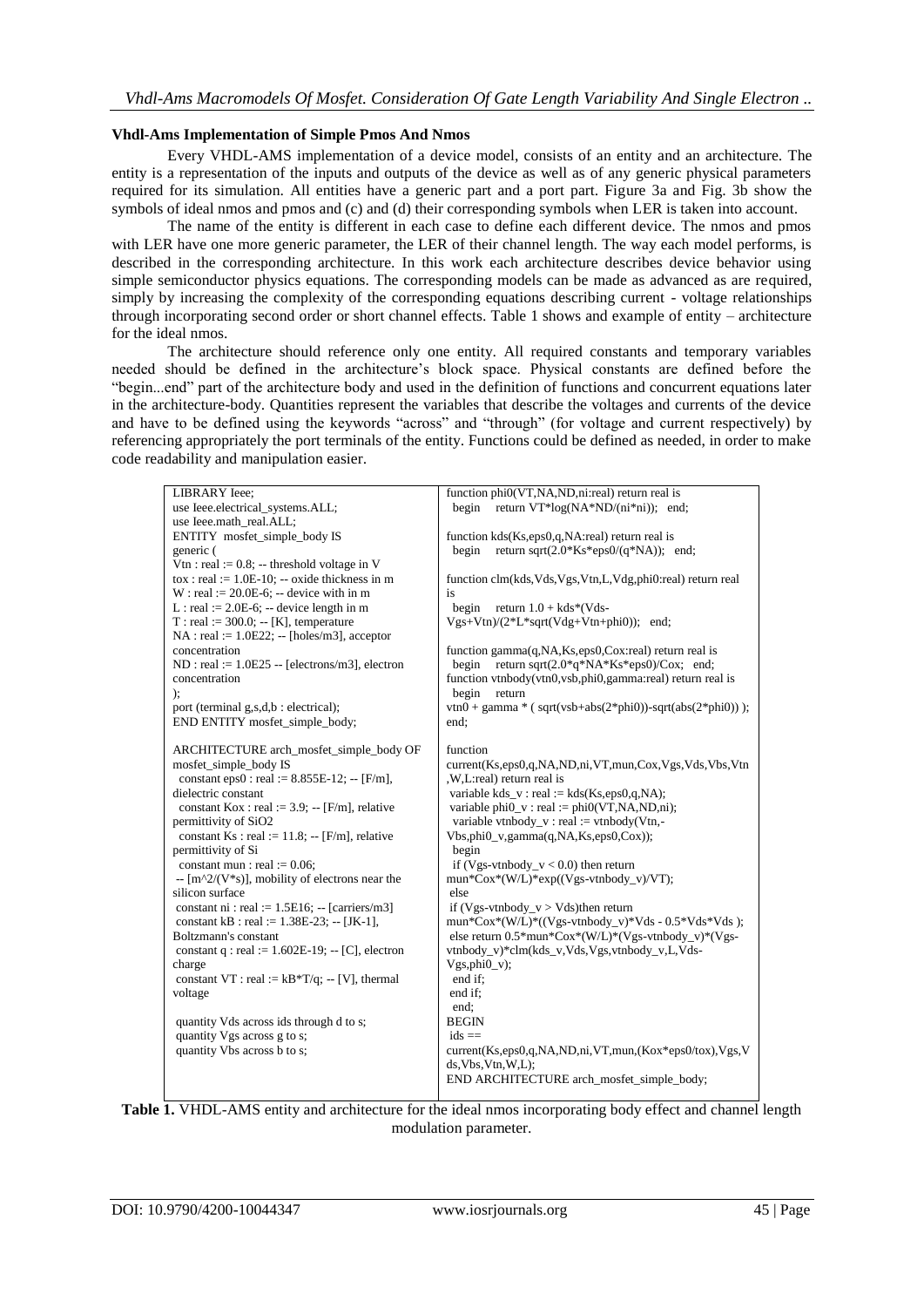## **II. Analysis of Gate Length Variability**

The coding is performed within ANSYS's SIMPLORER software environment [3]. Figure 4a shows the ideal nmos VHDL-AMS model connected in a circuit for testing. The gate voltage is provided by a constant source. The drain-source voltage is provided by a pulse function. Figure 4b shows the transient analysis of the  $I_{DS}$ - $V_{DS}$  curve of the ideal nmos simulated. Accordingly, Fig. 4c shows the connection of the ideal pmos model and Fig. 4d the corresponding  $I_{SD}$ -V<sub>SD</sub> characteristic.



**Figure 4**. (a) nmos function test circuit. (b) I-V relationship for nmos. (c) pmos function test circuit. (d). I-V relationship for pmos.

Gate length distribution due to process variations is given by a Gaussian distribution:  
\n
$$
f(L, L_0, \sigma) = \frac{1}{\sqrt{2\pi}\sigma} exp\left[-\frac{(L - L_0)^2}{2\sigma^2}\right]
$$
\n(1)

where  $L_0$  is the nominal gate length, and  $\sigma$  is LWR value. In the drain current equation is all regions of MOSFET operation, the fraction *W/L* is always present as a multiplication factor. It is through this term, that

LER affects drain current. In the presence of LER, this fraction is transformed into the following sum:  
\n
$$
R_F = \sum_{i=1}^{N} \frac{W_i}{L_i} = \frac{L_0}{W} \sum_{i=-3\sigma}^{3\sigma} \frac{Wf(L_0 + i, L_0, \sigma)}{L_0 + i}
$$
\n(2)

and is termed roughness-factor in this work. It is used to express the LWR effect on drain current equation, through a single multiplicative factor, in the architecture of the macromodel. Figure 5 shows a comparison of inverter timing analysis in the case of a gate without LWR and  $L=100$ nm and one with LWR=30nm. Using this models in other digital gates one is able to quantify the effects of LWR in overall circuit performances.



**Figure** 5. (a) Test circuit of an inverter gate using ideal nmos, pmos (above) and non-idea (below). (b). Transient analysis results of input signal and capacitor c1, c2 voltages.